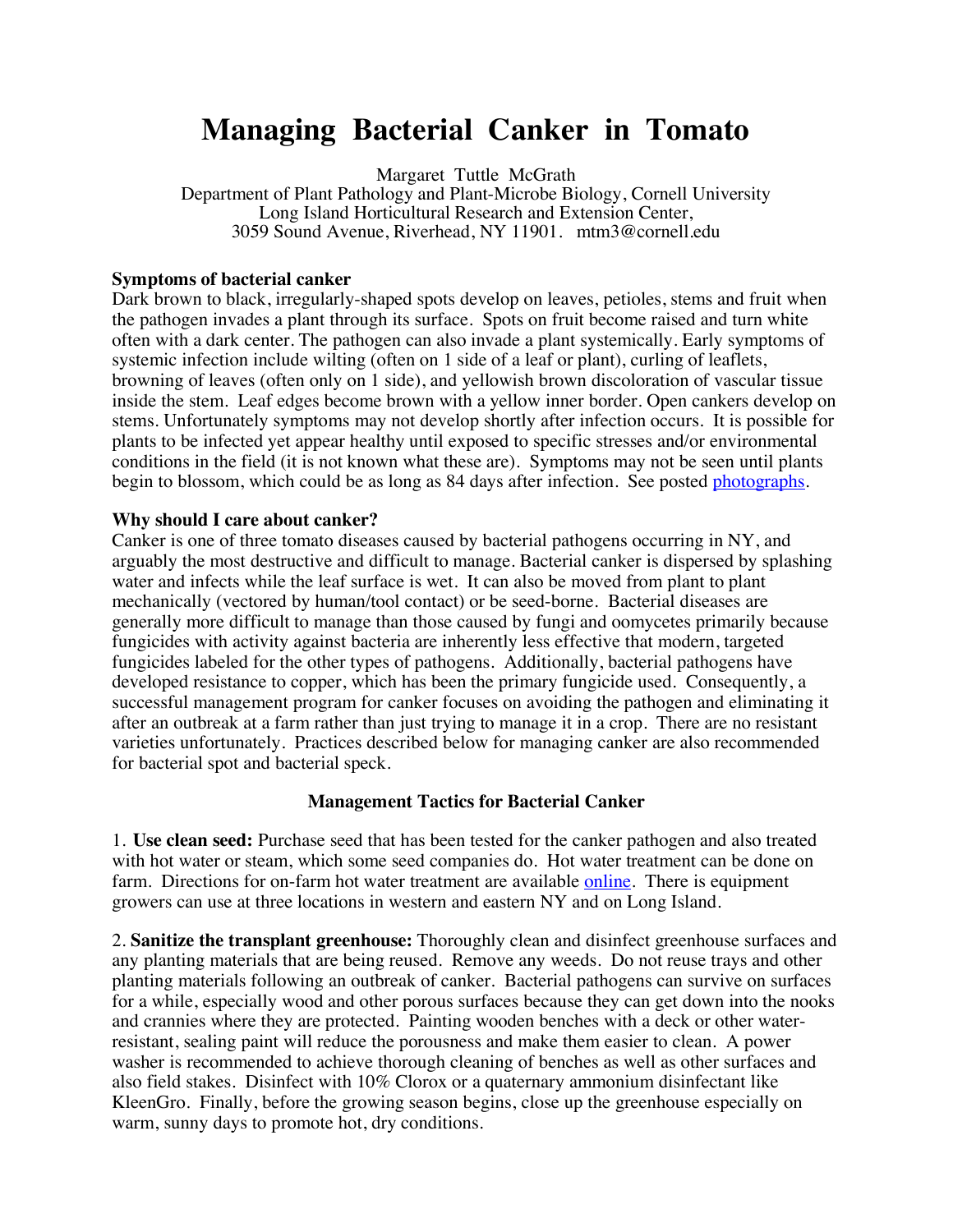3. **Minimize spread in the greenhouse**: Tight spacing and favorable conditions promote greenhouse spread of canker. Separate varieties to minimize impact in the event seed of one variety is contaminated; using clean seed (step 1) is important, it is not a guarantee there will be no pathogen present. Alternating trays of tomatoes with trays of other seedlings being grown at the same time is a good approach. Water during the day when foliage is dry and will quickly dry afterwards. Minimize handling of plants as bacteria can be moved mechanically. Brushing to obtain short plants with thick stems is a great way to spread bacteria plus the small wounds that occur (e.g. broken hairs) provide bacteria a way to enter plant tissue. Scout frequently for signs of disease. Discard trays with seedlings confirmed to be diseased. Note that bacterial pathogens can be present without causing symptoms when at low numbers and/or when conditions are not favorable. When transplants will be grown by someone else, discuss their disease management plan in advance.

4. **Rotate:** Select a field where tomatoes were not grown for at least 3 years.

5. **Don't let stakes re-infect fields!** Wash off dirt and then disinfect tomato stakes before reusing. New stakes are recommended after canker developed in a crop.

6. **Strive for dry leaves in the field**: Promote dry foliage by orienting rows parallel to the prevailing wind direction, trellising, and using drip rather than overhead irrigation. If drip is not an option, overhead irrigate when foliage is dry and there will be time for it to dry before night. Select field where trees or buildings will not create shade, and water drainage and air flow are good. Remove weeds to promote air flow and reduce canopy humidity.

7. **Use preventative spray materials**: Apply fungicides starting before symptoms develop. Apply when leaves are dry. While applying fungicides with high pressure has been recommended to obtain good spray coverage throughout the plant canopy for fungal pathogens, this is not recommended for bacterial diseases because the force of the spray can move bacteria and also create small wounds providing bacteria a way to enter plants. Do not use an airblast sprayer because the force of the wind created can move bacteria across rows. Few fungicide/bactericides labeled for bacterial speck and spot are also labeled for canker, including copper. Badge (X2 and SC) and Nordox are labeled copper fungicides. Labeled products with other active ingredients include the biopesticide AgriPhage-CMM and plant-derived BacStop.

8. **Detect disease early – Scout!** Inspect plants in the greenhouse and field at least once a week for symptoms of canker and other diseases; obtain diagnosis if you're not sure of the cause of symptoms seen. CCE staff can help make a rapid diagnosis. Alternatively, immunostrips are an on-farm test that can confirm canker within minutes. Quality immunostrips are available commercially, such as these from Agdia, listed for Tomato Bacterial Canker or CMM (referring to the bacteria's Latin name). Remove affected plants when feasible.

9. **Don't spread canker mechanically!** Avoid moving bacterial pathogens on equipment and hands. Work progressively from least to most affected plants. Bacteria are easily disseminated during pruning, tying, staking, and harvesting. Workers should periodically wash hands or disinfect/change gloves.

10. **Control alternative hosts:** Control solanaceous weeds (nightshades, horse nettle) and volunteer solanaceous crop plants during current and subsequent years.